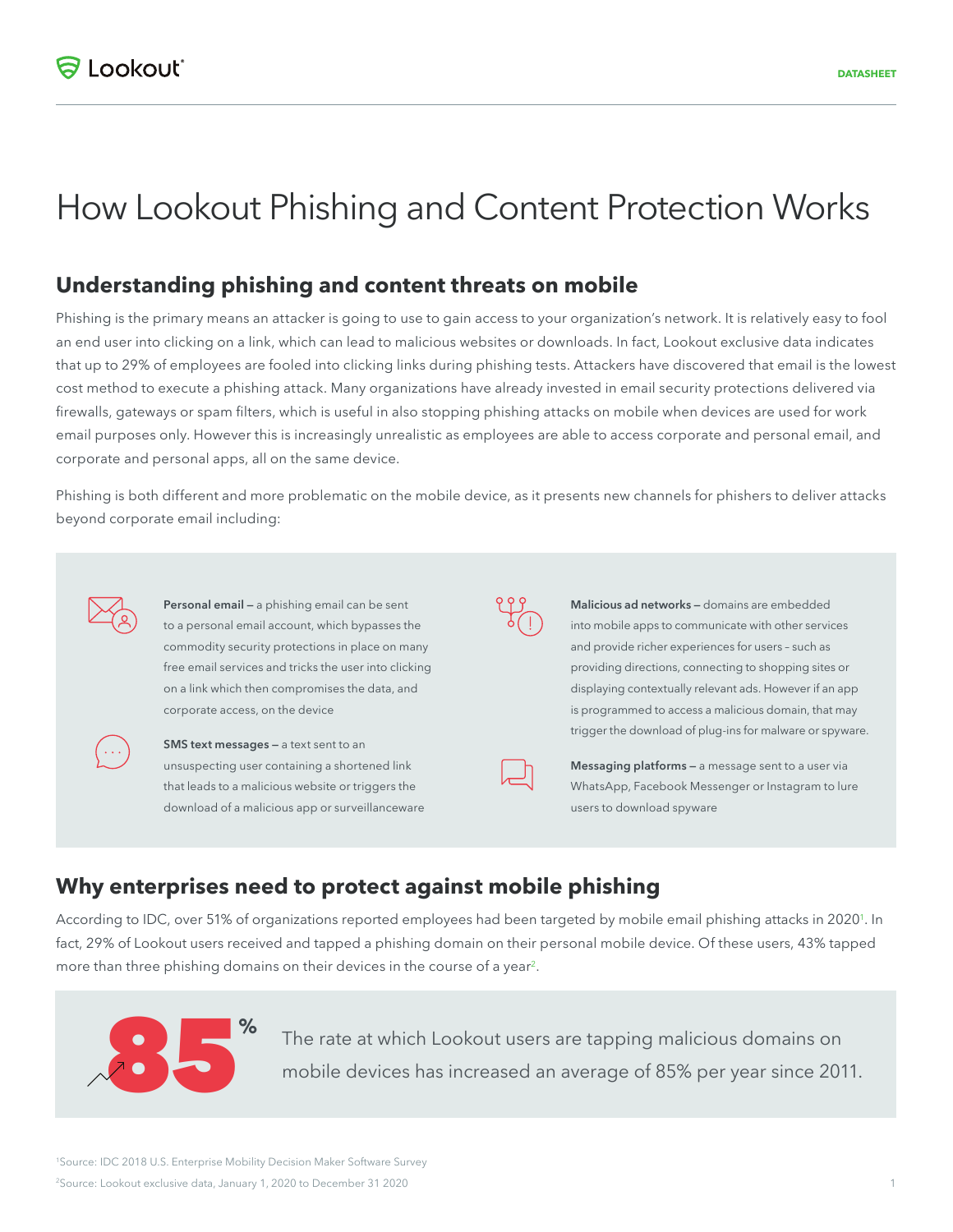#### **How it works**

Lookout artificial intelligence engines protects the enterprise from both zero-day and known cybersecurity threats, as well as realtime detection of phishing attacks. Lookout Phishing AI crawls the Internet looking for the creation of new phishing sites. With an always on, always looking approach, Lookout detects these malicious websites as they are being built, before attacks, before any user is targeted.



On the device, Lookout Phishing and Content Protection inspects any domain requests from email (corporate or personal), SMS texts, messaging apps, and embedded in app browsers, dynamically blocking requests for websites identified by Lookout as malicious.

Lookout Phishing and Content protection uses a locally hosted VPN to analyze traffic and detect when a browser or app on a device attempts to access a suspicious domain. To ensure user privacy, only the existence of an issue and the number of detections are reported to the MES Console. Administrators cannot view a device's browsing history or traffic through this feature. In the Lookout for Work app, this feature is referred to as "Safe Browsing."

#### **Privacy and data collection**

Lookout takes a Privacy by Design<sup>2</sup> approach in developing our products. We collect only the data that is necessary to deliver on our security value; we ensure that data is protected in-transit and at-rest; we do not collect inoffensive domains; and we have robust privacy controls to further limit the personal data that we collect and display to administrators.

To establish end user trust and to maintain regulatory compliance, Lookout is committed to achieving the highest levels of certifications and approvals. Our compliance initiatives include:

- FedRAMP JAB P-ATO completed in April 2020
- ISO 27018 completed in December 2017
- ISO 27001 completed in June 2017
- GDPR complies with the GDPR Regulation (EU) 2016/679